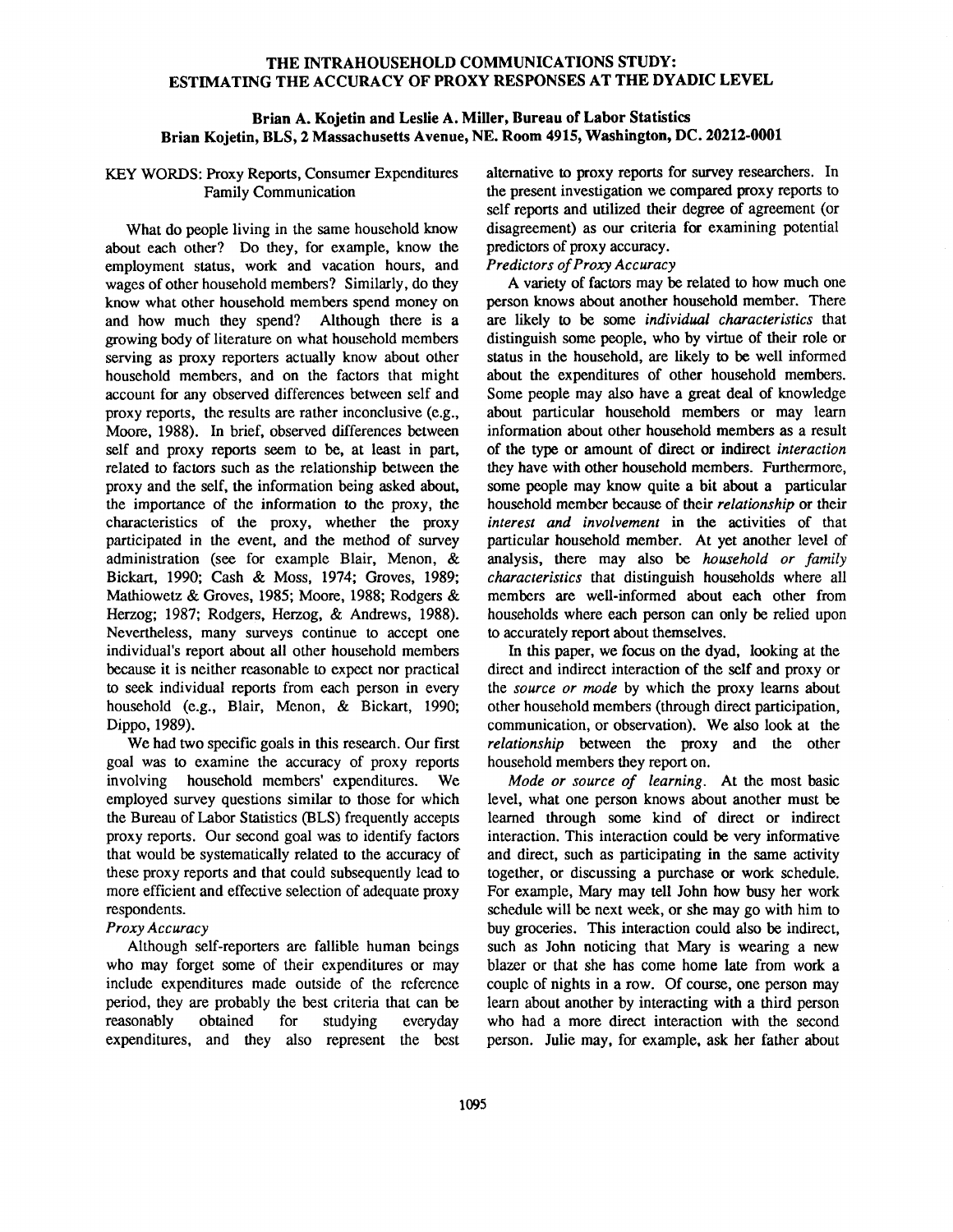her mother's work schedule in order to find out when she might be likely to get the car. Or, Julie may find out from her sister, Jane, that her parents bought a new sofa. People may also learn about other household members' expenditures and labor force activities in a variety of other ways, such as by seeing bills, receipts, or checks.

Clearly, a person may obtain knowledge about any given expenditure made by another household member through one or several of these modes. However, some of these sources should be better than others for fostering more complete information about an expenditure. The more information the source provides, the more we would expect the proxy might know about the expenditure.

*Relationship of the proxy to other household members.* The amount of information that one household member has about another household member is also likely to be a function of the kind of relationship between the two people. For example, parents may choose not to share some information about their income or expenditures with their children. Likewise, siblings or friends may know more about the specific expenditures of teenage household members than their parents do.

## *The Present Study*

The present study is an examination of data from an initial investigation that is part of a larger program of research conducted by BLS to examine the factors that might influence the accuracy of proxy reports particularly regarding labor force status and expenditures. The data we present in this paper are restricted to dyadic level analyses of expenditures. Previous papers have discussed proxy reporting of labor force status and family-level analyses of proxy reports of expenditures (Miller & Tucker, 1993; Mullin & Tonn, 1993; Tucker & Miller, 1993).

We anticipated that the way in which a proxy learned about a target's expenditure would be related to their agreement or disagreement with the target. Although a person could obtain valid information about another's expenditures through a variety of means or sources, we believed that some of these sources would be more consistently reliable or more memorable than others. Specifically, we expected that participation with the target, i.e., being with them when they made the purchase, would be related to less self-proxy disagreement. In a similar manner, we expected that direct communication from the target to the proxy about the expenditure, most likely through a conversation, would also be related to less self-proxy disagreement to. To a lesser extent, we hypothesized a negative relation among first and second hand observations and self-proxy disagreement.

We also anticipated that the nature of the relationship between the self and proxy would be systematically related to how closely they agreed about each others expenditures. Specifically, we hypothesized that spouses would show the least amount of disagreement when reporting about each other's expenditures than any other dyad, i.e., parent-child, and child-parent. We also expected parents might demonstrate less disagreement with their children's expenditures than their children would with their parent's expenditures. Although we planned to directly compare how much husbands and wives disagreed when reporting about each others expenditures, we made no predictions regarding the outcome of this analysis.

## Method

# *Overview of Design*

Seventy-one households completed a computerized self-administered questionnaire that included modified expenditure questions from four sections of the Consumer Expenditure Interview Survey (CEIS) covering their expenditures for groceries, food and drinks away from home, clothing, and medical expenses. Household members were interviewed simultaneously on individual computer terminals, reporting information for themselves and one or two other members of their household. Only household members who were at least 16 years old, who would have been acceptable as a proxy respondent for the CEIS, participated in the study. For each proxy report about another household member, respondents answered questions concerning how they learned about that person's expenditures.

# *Measures of Proxy Accuracy*

In conceptualizing and measuring the agreement between self and proxy, we considered a variety of methods for measuring the level of accuracy between self and proxy reports of expenditures. For example, a proxy may know that another household member shopped for clothing in the past month, but may not know how many items they bought or how much they spent. By examining several variables with different criteria for agreement we could give the proxy reporters credit for what they did know, but also measure how much they did not know.

Consequently, we developed three measures of self and proxy agreement: 1) whether or not the self and proxy agreed that an expenditure took place in each of the four categories of expenditures (i.e., clothing, groceries, food away from home, medical, and home furnishings); 2) how well the self and proxy agreed in terms of the number of expenditures (within and across the four categories); and 3) how well the self and proxy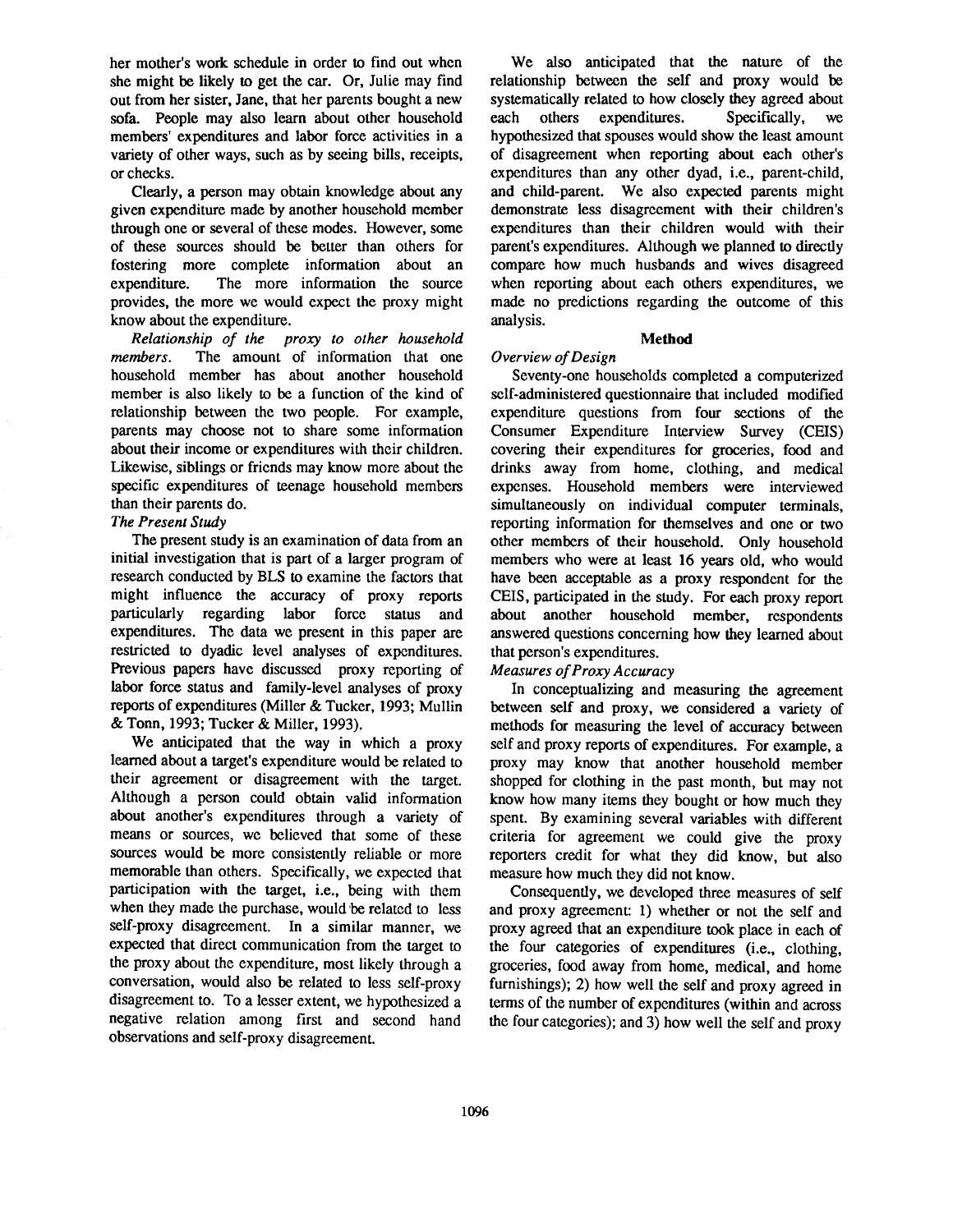agreed in terms of the cost of the expenditures, (within and across the four categories).

*Creation of Disagreement Indices.* For each of the indicators of self-proxy agreement that we just described, i.e., the categorical level, number of expenditures and cost of expenditures, we created an index of *disagreement* by taking the absolute value of the difference between the report of the proxy and the self for each category and then summing across expenditure categories. We then divided the total of these differences by the respective total reported by the self to scale the discrepancies in terms of their relative proportion of the self report. This scaling was employed to make the self-proxy disagreement also reflect the variability in number and cost of expenditures reported by different targets. For example, a proxy who missed one of the ten expenditures reported by the self would show much less disagreement (.10) than a proxy who missed one of two expenditures reported by the self (.5) with this scaling. These two proxies would have been treated exactly the same without the rescaling because in each case only one expenditure was missed.

## *Measures of Source or Mode of Learning*

We measured the source of information for different categories of expenditures from the proxy's point of view by asking them how they learned about the expenditures made by another household member within different categories of expenditures. For each expenditure category (with the exception of food and drinks) proxies were presented with a list of possible ways they could have learned about the target person's expenditure, and they were to select as many of them as applied. We grouped the list of items into four sets that reflected participation with the target, conversation with the target, first hand observations of the expenditure, such as noticing a new outfit, and finally second hand observations which included hearing about the expenditure from others. Unfortunately, if the proxy reporters did not believe or did not report that the target person made an that the target person made an expenditure in a category during the past week (or month for clothing and medical expenditures), they may not have provided their typical information source for those kinds of expenditures. Thus, our measures of source or mode of learning may be limited in this study.

#### *Measures of Relationships*

In this study the only information collected about the nature of relationships among household members *was the type* of relationship, for example, spousal, parent-child, and child-parent. An inadequate number of unrelated individuals and other kinds of relatives

precluded us from exploring additional relationship types.

## **Results**

#### *Overview of Data Analyses*

The results of our research are presented in three sections. In the first section, we examine three kinds of self and proxy agreement on the four different categories of expenditures, and from these, we create three indices that reflect the amount of disagreement between the self and proxy reports. The second and third sections show whether the mode of learning, and the type of relationship between the self and proxy are related to each of these three disagreement indices. *Self-Proxy Agreement* 

Table 1 shows the percentage of cases where the self and proxy agreed that an expenditure had or had not been made within each expenditure category. The last row shows the average agreement across all four categories. As shown, the highest agreement was in the grocery category, where self and proxy agreed almost 80% of the time that groceries had or had not been purchased in the last week. The lowest agreement was in the food and drinks away from home category, where self and proxy agreed about half of the time that food and drinks had or had not been purchased away from home in the last week. The overall average agreement was 62.5% using this minimal criteria for a match.

## **Table 1. Self and Proxy Agreement on Expenditures in a Category.**

|              | Agreement | Proxy<br><b>Misses</b> | Proxy<br>Overreports |
|--------------|-----------|------------------------|----------------------|
| Clothing     | 65.80%    | 44.20%                 | 12.10%               |
| Food & Drink | 49.40%    | 52.60%                 | 12.30%               |
| Groceries    | 79.70%    | 18.00%                 | 11.70%               |
| Medical      | 55.10%    | 54.00%                 | 27.00%               |
| Average      | 62.50%    | 42.20%                 | 15.76%               |

For this measure, we also determined the percentages of mismatches according to whether the self or proxy omitted an expenditure report when the other person reported an expenditure or category. As can be seen in column three of Table 1, an average of 42% of the categories in which expenditures were reported by the self were missed by the proxy reporters. On the other hand, the self failed to report an expenditure at an average of almost 16% of the different categories for which proxy reporters reported an expenditure, as shown in the last column of Table 1.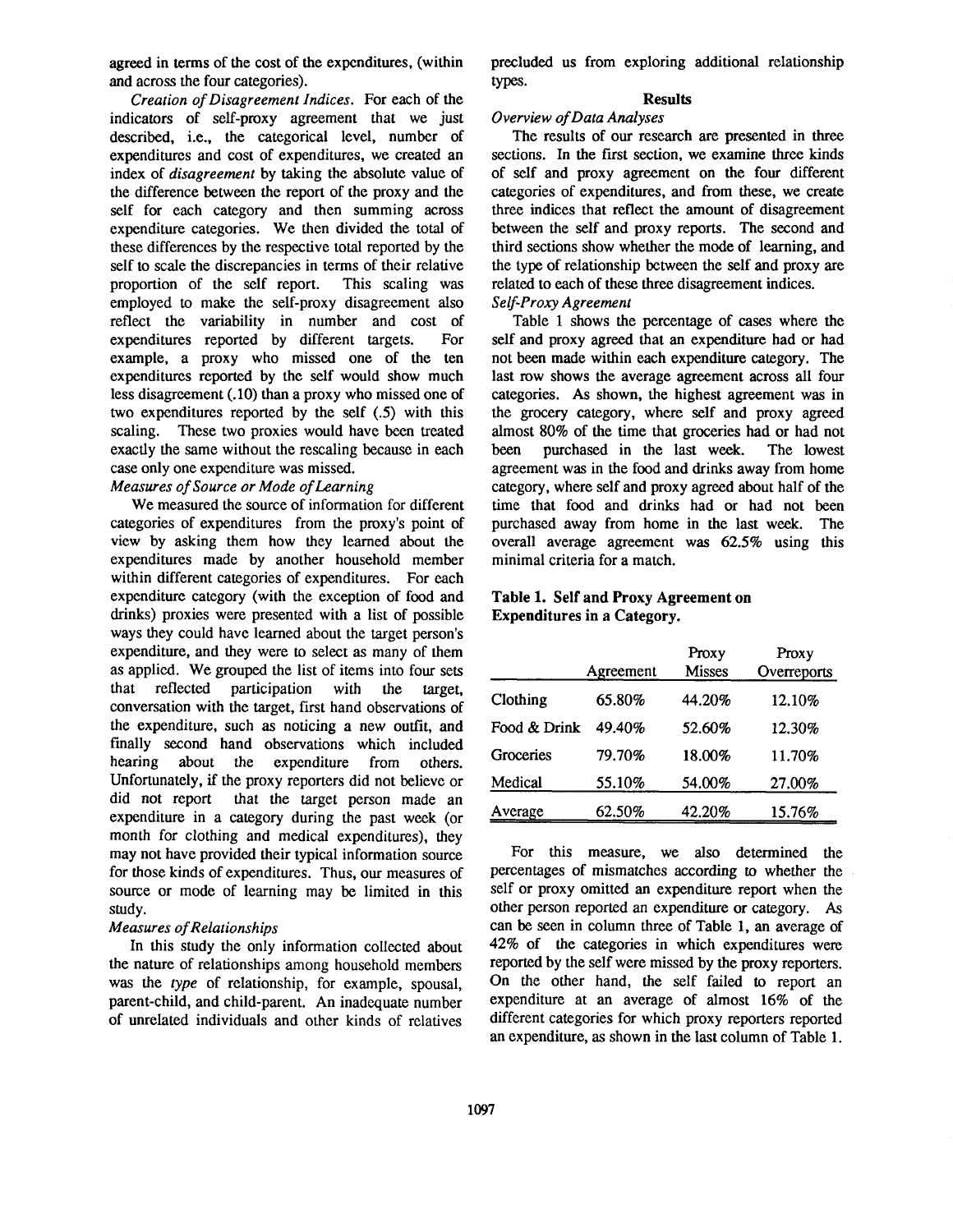A closer examination of the total number of expenditures reported in each category indicated that self and proxy reporters differed significantly in the number of expenditures within each category that they reported, as can be seen in Table 2. The mean number of expenditures for the self exceeded that of the proxy for the three categories of clothing, food and drinks, and medical, as well as overall,  $F_s$  (1,157) = 28.23 -92.13, all  $p's < 0.01$ . The difference between self and proxy reports for the number of grocery store trips was not significant,  $F(1.157) = 2.01, p > .10$ .

**Table 2. Mean Number and Cost of Expenditures Reported by Self and Proxy Reporters.** 

|                        | Self                 | Proxy                 |  |  |
|------------------------|----------------------|-----------------------|--|--|
| Number of Expenditures |                      |                       |  |  |
| Clothing               | 1.39 <sub>a</sub>    | .65 <sub>h</sub>      |  |  |
| Food & Drink           | 3.29 <sub>a</sub>    | 1.43 <sub>h</sub>     |  |  |
| Groceries              | .70 <sub>a</sub>     | .65 <sub>a</sub>      |  |  |
| Medical                | 2.18 <sub>a</sub>    | .90 <sub>Խ</sub>      |  |  |
| Total                  | 8.20 <sub>a</sub>    | 4.02 <sub>h</sub>     |  |  |
| Cost of Expenditures   |                      |                       |  |  |
| Clothing               | $$59.04_{\text{a}}$  | \$24.44 <sub>h</sub>  |  |  |
| Food & Drink           | $$22.16_{\text{a}}$$ | \$8.01 <sub>h</sub>   |  |  |
| Groceries              | \$44.54a             | \$23.43 <sub>h</sub>  |  |  |
| Medical                | $$251.15_a$          | \$81.16 <sub>h</sub>  |  |  |
| Total                  | $$376.89_{a}$        | \$137.04 <sub>b</sub> |  |  |

Note: Means with different subscripts are significantly different at  $p < .05$ .

It is possible for the self and the proxy to disagree markedly within dyads and still show agreement across dyads in the relative number of expenditures. Indeed, this appeared to be the case with the number of expenditures reported by self and proxy reporters correlating significantly for clothing, groceries, and medical expenses,  $\mathbf{r}'s = .26$  to  $.54$ ,  $\mathbf{p}'s < .01$ . There was no significant correlation between self and proxy reports of number of expenditures for food and drinks purchased away from home or overall across these four categories of expenditures,  $r/s = .06$  and .09, respectively,  $p's > .10$ . This lack of an overall correlation appears to be due chiefly to the relatively large number of food and drink purchases reported by he self that were often missed by many proxy reporters.

An examination of how well the self and proxy agreed in terms of the cost of the expenditures indicated that the cost reported for expenditures within and across categories of expenditures differed significantly between the self and proxy reporters. Table 2 above also shows the total cost of all the expenditures within a category and overall as reported by both the self and proxy. Specifically, self reporters described spending more money than proxy reporters for Clothing, Food and Drinks, Groceries, Medical Expenses, and overall,  $F's$  (1,157) = 5.09 - 56.77, all  $p's < .05.$ 

Once again, despite these significant within-dyad differences, there was significant agreement across dyads in the relative cost of expenditures for clothing and groceries,  $r's = .43$  and  $.41$ , respectively,  $p's < .01$ , but there were no significant relations between the self and proxy reports for the cost of food and drinks away from home or medical expenditures,  $r's = .12$  and  $-.02$ , respectively,  $p's > .10$ . As clearly shown in Table 2, the cost of medical expenditures dominates the others. There were several outliers with very large medical expenses that considerably distort this average. The median medical expenditures were only \$151.00 and \$53.00 for self and proxy reporters, respectively. Because several people who reported rather extreme medical expenditures, some of whom it seems likely may have accidentally misreported these expenditures, we restricted further analyses concerning the cost of expenditures to Clothing, Food & Drinks, and Groceries categories. The overall correlation between self and proxy reporters excluding medical expenditures was significant,  $r = .39$ ,  $p < .01$ . *Source or Mode of Learning* 

To examine the relation of source or mode of learning with self-proxy disagreement, we calculated Pearson product-moment correlations among the three disagreement indices and the four different sources. As can be seen in Table 3, there were some significant relations demonstrated between mode of learning and self-proxy agreement, although they were not exactly in line with our expectations. Specifically, more first and second hand observations were associated with lower levels of disagreement between the self and the proxy reporter on the category of expenditures,  $r's =$  $-0.23$  and  $-0.22$ , respectively,  $p/s < 0.01$ . The relations among participation and conversations with self-proxy disagreement for the category of expenditures were marginally significant,  $r's = -.16$  and  $-.14$ , respectively,  $p's < .10$ . Conversations were also significantly related to lower levels of self-proxy disagreement in the total cost of expenditures,  $r = -.18$ ,  $p < .05$ . There were no other significant associations among source of proxy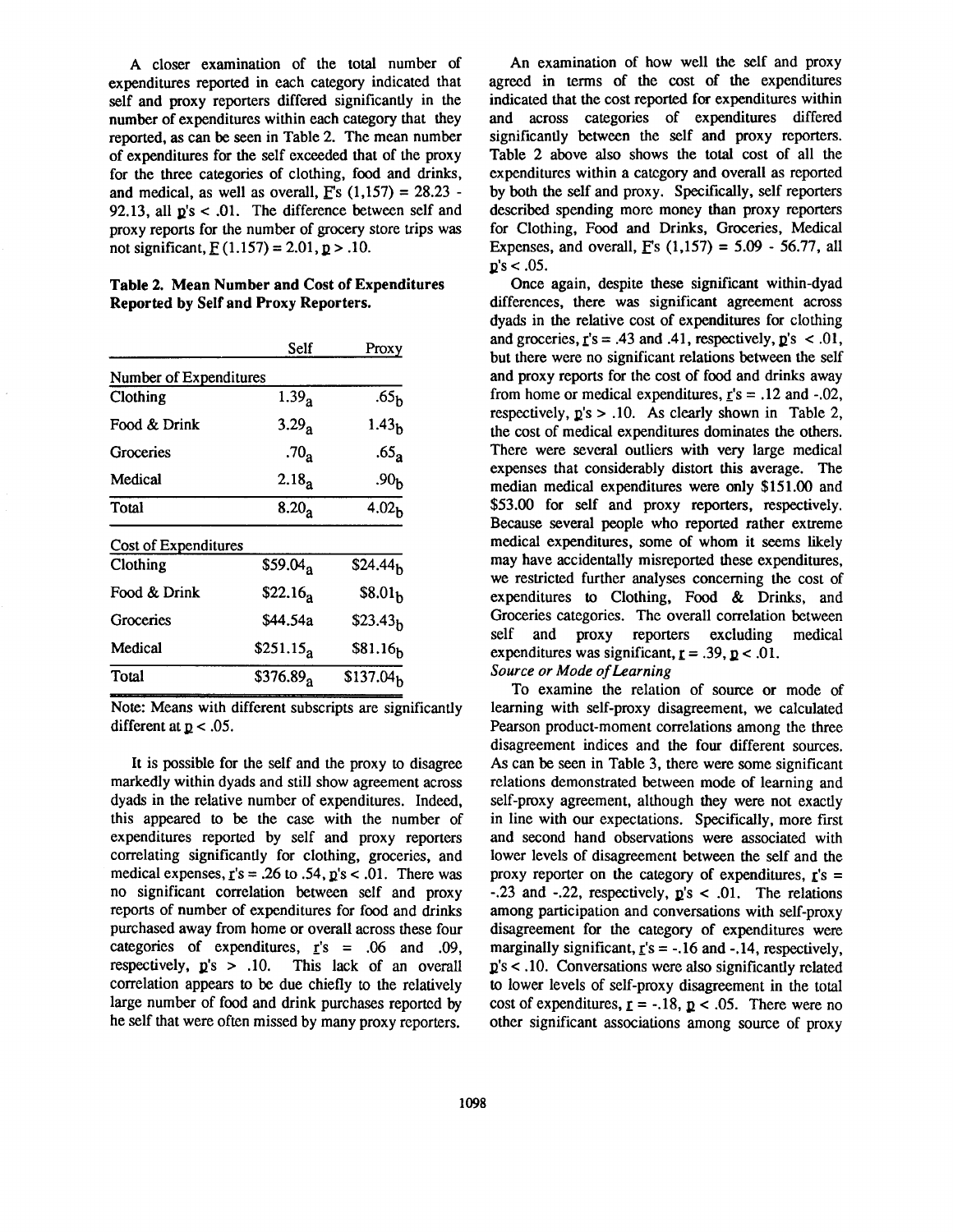information and self-proxy disagreement,  $\mathbf{r}'s = -0.05$  to  $-14$ , all  $p's > 0.10$ .

| Table 3. Sources of Proxy Information and Self- |  |
|-------------------------------------------------|--|
| <b>Proxy Disagreement</b>                       |  |

|                                       | <b>Type of Disagreement</b> |                                      |         |
|---------------------------------------|-----------------------------|--------------------------------------|---------|
| Source of Proxy Category of Number of |                             |                                      | Cost of |
| Information                           |                             | Expenditure Expenditures Expenditure |         |
| Participation                         | $-16+$                      | $-11$                                | -.08    |
| Conversation                          | - 14+                       | $-13$                                | $-18*$  |
| <b>First Hand</b>                     |                             |                                      |         |
| Observation                           | $-23**$                     | $-11$                                | $-14$   |
| Second Hand                           |                             |                                      |         |
| Observation                           | $-22**$                     | - 11                                 | - 05    |
| + p<.10                               | **<br>* $p < .05$           | p < .01                              |         |

### *Relationship Between Self and Proxy*

To examine the differences between self and proxy reporters in different relationships, we conducted analyses of variance of the self-proxy disagreement indices of categories of expenditures, number of expenditures, and cost of expenditures by the type of relationship between the self and proxy with follow-up tests using Tukey's HSD procedure. As illustrated in Table 4, there were some significant differences in selfproxy disagreement for different types of relationships for the total number of expenditures reported and the category of expenditures with some of the differences coinciding with our expectations. Specifically, parents reporting as proxies for their children's expenditures had significantly greater disagreement about the number expenditures and category of expenditures than husbands made reporting about their wives, wives reporting about husbands, or than children reporting about their parents. However, there were no other significant differences between these relationship types. There were no relationship type differences for disagreement on the cost of expenditures.

#### **Conclusions**

In the present study, we examined the agreement of self and proxy reports about common expenditures, and we explored some dyadic influences on their agreement. In general, the self and proxy agreed that an expenditure had occurred within a specific category from 40 to 80 percent of the time, but proxy reporters missed over 40% of the different categories in which the self reported expenditures. Further, proxy reports were significantly lower than the self reports in total

number of expenditures and in the total cost of the expenditures. Despite the significant differences within dyads, the proxy reports were still related to the self reports across dyads for number and cost of expenditures in several categories of expenditures. Thus, although the proxy reporters in this study were likely to underreport the expenditures when compared to the self, there was still significant relative agreement between the self and proxy reports. It is important to note here that we have no objective data as to what really occurred, but we believe that it is safe to assume that there are errors in reporting by both self and proxy, and that neither are infallible.

## **Table 4. Relationship Type and Disagreement about Expenditures.**

| Relationship Category of | <b>Type of Disagreement</b> |                                      |         |  |
|--------------------------|-----------------------------|--------------------------------------|---------|--|
|                          |                             | Number of                            | Cost of |  |
| Type                     |                             | Expenditure Expenditures Expenditure |         |  |
| Husband                  | $0.533_a$                   | $0.795_{\rm a}$                      | 0.799   |  |
| Wife                     | $0.547_{\rm a}$             | 0.818 <sub>a</sub>                   | 0.866   |  |
| Child-Parent             | $0.404_a$                   | $0.732_a$                            | 0.823   |  |
| Parent-Child             | 0.934 <sub>h</sub>          | 1.301 <sub>h</sub>                   | 1.04    |  |

Note: Means with different subscripts are significantly different at  $p < .05$ .

Using three indices that reflected the discrepancies between self and proxy reports, we were able to account for some of the variability in self-proxy disagreement by taking into account the mode of learning and the type of relationship between the self and proxy. Specifically, all four modes of learning were associated with lower levels of disagreement between the self and the proxy reporter for the category of expenditure. Conversation was also related to less disagreement about the total cost of expenditures. These results were not as strong as we had hoped. In addition, the modes of learning that we had considered to be the weakest (observations) performed adequately, while participation, which we had considered the strongest mode of learning, was only marginally significant in predicting one kind of disagreement. It is worth noting that the rates for conversation and participation in the present study were very high which may have contributed to a ceiling effect on the observed correlations.